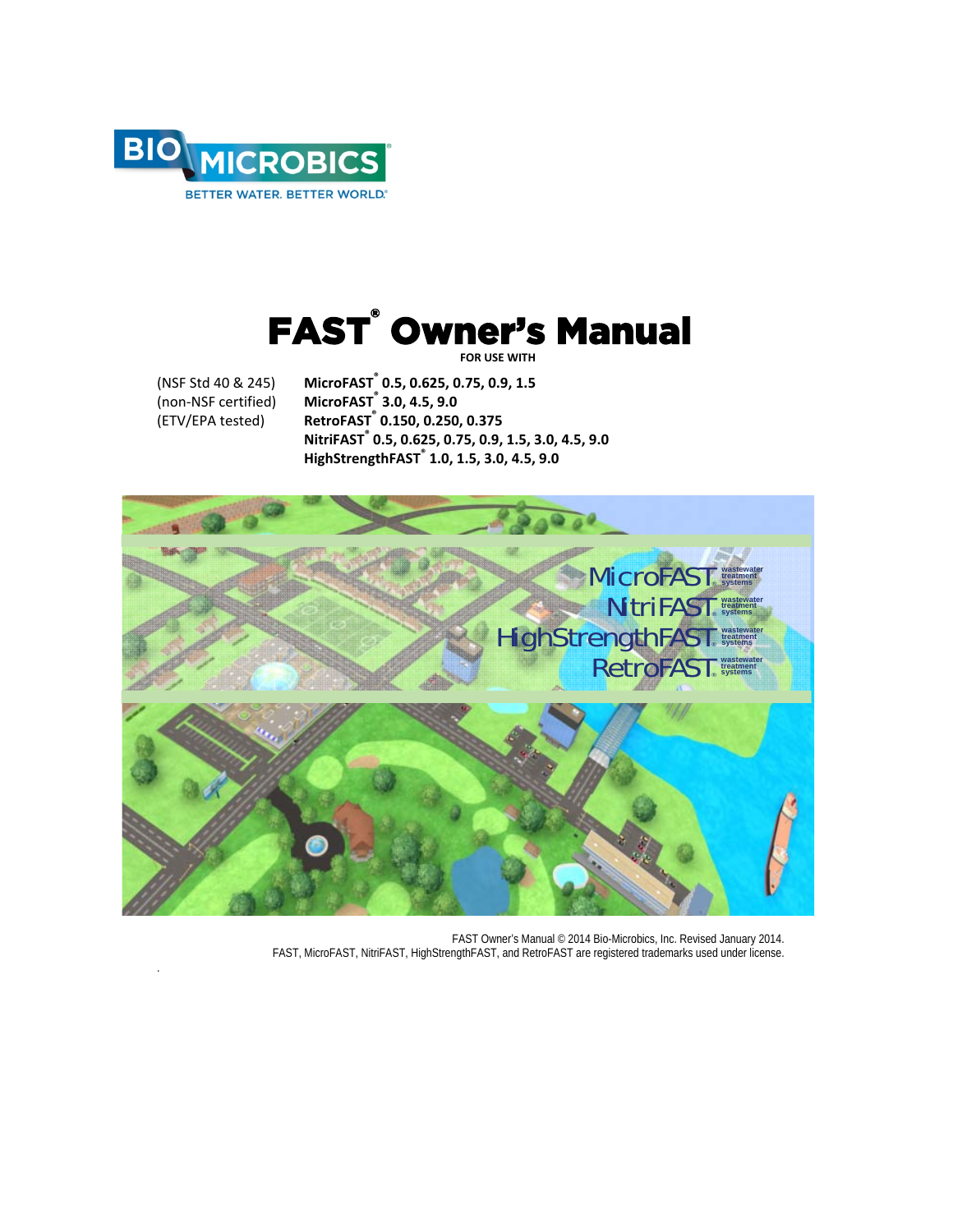# **Dear FAST ® System Owner**

**Congratulations! You have a FAST® wastewater treatment system installed on your property.** 

**At the forefront of green technology, the FAST® System by Bio‐Microbics meets the highest industry treatment standards. Based on environmentally sound and simple scientific principles, the FAST® process is our continued commitment to improve small onsite treatment capabilities. You can take pride in knowing that, with the FAST® system, you will help ensure a clean environment for future generations.**

**Please take time to read this FAST® Owner's Manual, you will learn important safety precautions, review detailed information on proper use and care of your system. Designed for minimal operator attention, the FAST® System contains only one moving part – the blower. By consistently following a maintenance schedule and being mindful of what can go down your drains, you can enjoy the lasting benefits FAST® Wastewater Treatment System for decades to come.**

**Top things you can do to prolong the life of your system:**

- **1. Have the FAST® system inspected and tank pumped as necessary.**
- 2. Keep track of the substances entering your system, please review the list of Do's & Don'ts (see other **side for poster).**
- **3. Keep the FAST® System operating ‐ do not turn off the blower.**
- **4. Care for your drain field or irrigation system (if incorporated into your FAST® System).**

**If you should desire any further assistance, please contact Bio‐Microbics at sales@biomicrobics.com or call us at 800‐753‐FAST (3278).**

## **Thank you again for using FAST® !**

**Sincerely,** *Bio‐Microbics Team*



## **NSF INTERNATIONAL**

#### **CERTIFIED SYSTEMS SERVICE POLICY**

All NSF (National Sanitation Foundation) Standard 40 Class I and 245 certified wastewater treatment systems (MicroFAST® 0.5, 0.75, 0.9, 1.5) have an initial two-year service agreement included with the system's initial purchase price (two service calls per year). The NSF service calls **ONLY** cover NSF Standard 40 certified systems; other components of the septic system are NOT covered.

If there are any deficiencies in the FAST® system's operation or components, the service person will notify the owner in writing and detail when these deficiencies can be fixed.

The company listed on the blower housing or control panel label performs this service. During an NSF service call, the service company shall inspect the blower for proper operation, visually inspect the system's effluent for clarity, clean the blower air filter and assure proper function of the control panel. If these service calls are not performed on your NSF certified system, or not all of the items are checked, please call Bio-Microbics at:

For continual service of NSF certified systems beyond the first two years, an extended service agreement is available through your local Distributor or current service provider. This policy should provide the same services and may include any additional service that are required by local regulation.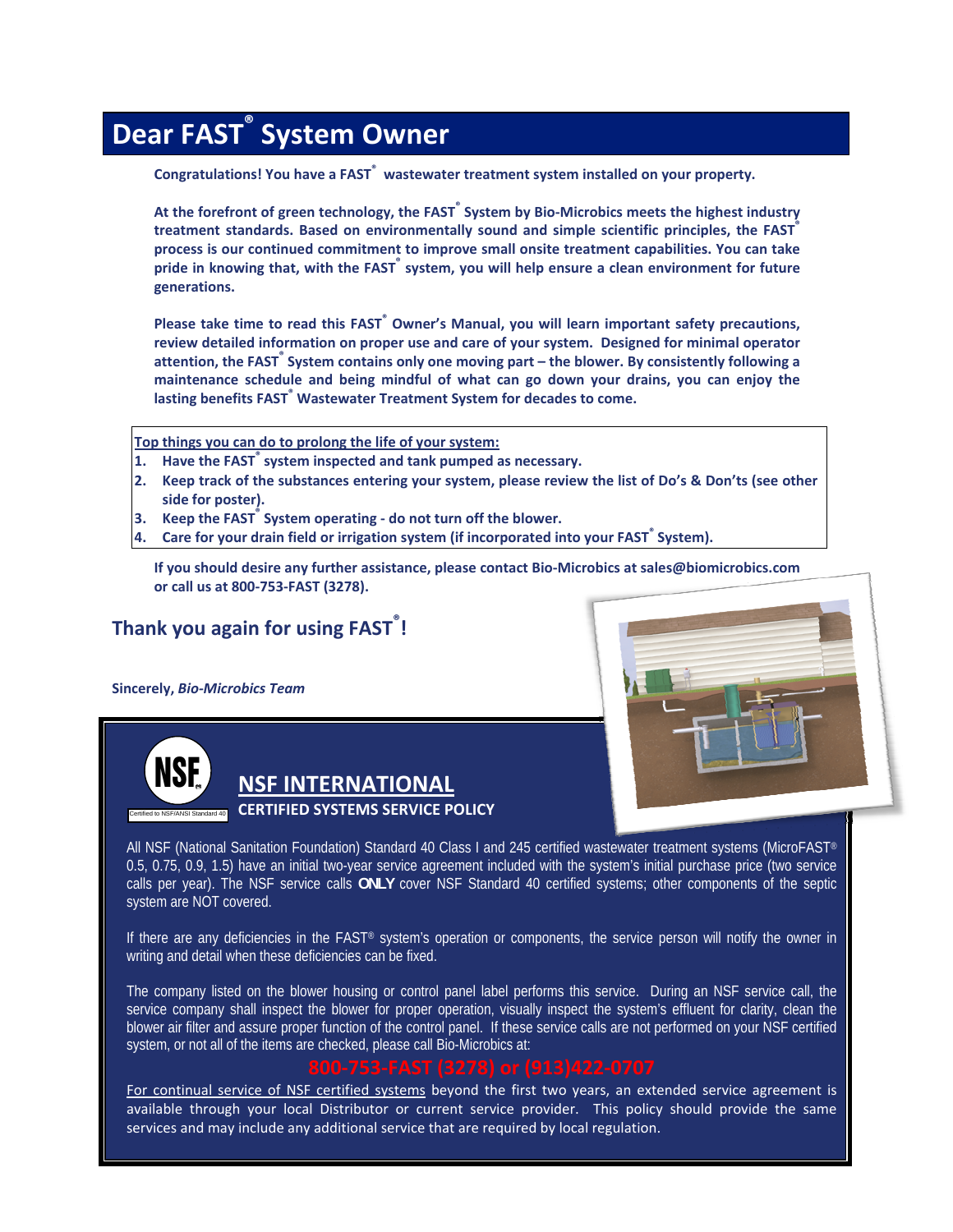# **OWNER'S MANUAL**

#### **FOR USE WITH FAST® SYSTEMS:**

(**NSF**® Std 40/245 cert.) **MicroFAST® 0.5, 0.625, 0.75, 0.9, 1.5**  $MicroFAST^"$  3.0, 4.5, 9.0 (ETV/EPA tested) **RetroFAST® 0.150, 0.250, 0.375 NitriFAST® 0.5, 0.625, 0.75, 0.9, 1.5, 3.0, 4.5, 9.0 HighStrengthFAST® 1.0, 1.5, 3.0, 4.5, 9.0** 

### **GENERAL INFORMATION**

All FAST<sup>®</sup> products are ETL certified for safety (electrical, environmental, etc.). One or more of the following patents protects this process: 3,966,599; 3,966,608; 3,972,965; 5,156,742. Certified by NSF International, the MicroFAST® 0.5, 0.625, 0.75, 0.9 and 1.5 systems meets NSF Standard 40, Class 1 and Standard 245 certifications for wastewater treatment devices. If you have questions regarding any Bio‐Microbics products, please contact us: 

## **800‐753‐FAST (3278) or (913) 422‐0707 e‐mail: onsite@biomicrobics.com**

**About FAST® :** The FAST® (Fixed Activated Sludge Treatment) system uses naturally occurring bacteria (biomass) to treat sewage for dispersal into the environment. This continuous process provides the biomass with waste (food) and air in a suitable environment. Dead bacteria and non‐biodegradable waste settle and accumulate in the bottom of the tank for periodic removal.

The FAST<sup>®</sup> process consists of the treatment module and blower. The blower provides air to the system via the air supply pipe. The air supply pipe and draft tube create an air lift. The air lift mixes oxygen and waste throughout the media inside the tank. Bacteria grows on the media and digests the waste. A vent pipe expels harmless vapors created by the process.

**INTRODUCING SUBSTANCES INTO THE SYSTEM:** While the FAST<sup>®</sup> wastewater treatment system will process most waste produced by the average household, introducing large amounts of subatances into the system may reduce the efficiency of the system or stop the treatment process by destroying the biomass. These substances can be grouped as: prohibited substances and limited‐use substances. Please refer to the "*DO'S AND DON'TS"* list to get familiar with *What You Can Put Down the Drain* to maximize the system's efficiency and reduce the time period between septic tank pump‐outs.

In general: IF A SUBSTANCE IS HARMFUL TO HUMANS OR IS ANTI-BIOTIC IN NATURE, IT SHOULD NOT BE PUT *INTO ANY SEPTIC SYSTEM ‐ INCLUDING FAST®.* 

*IF YOU HAVE A QUESTION REGARDING THE EFFECT OF A PARTICULAR SUBSTANCE ON THE FAST® SYSTEM, CALL YOUR BIO‐MICROBICS SERVICE TECHNICIAN.*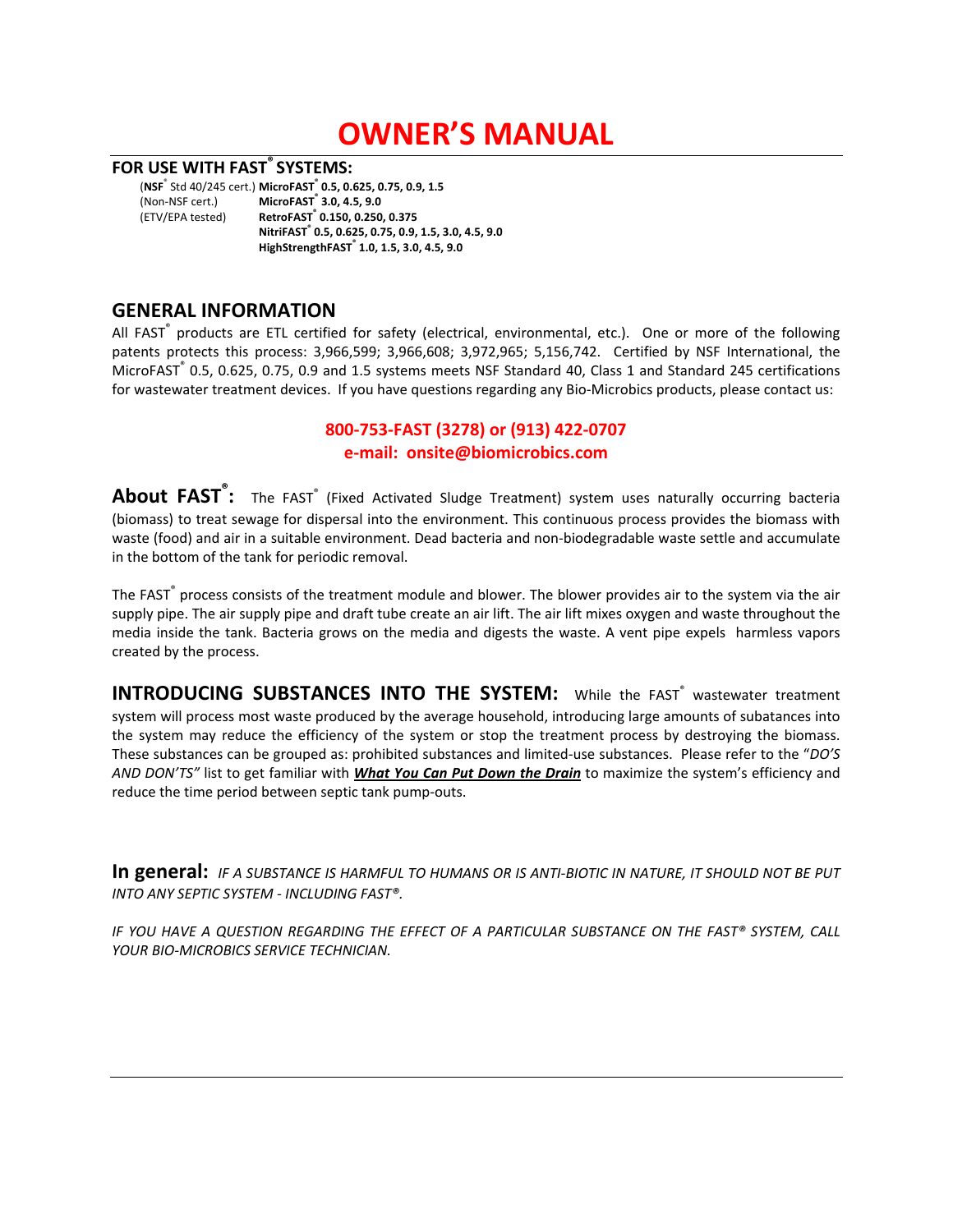## **SYSTEM COMPONENTS**

The FAST<sup>®</sup> wastewater treatment system typically includes the following components:



\*PLEASE NOTE: Adequate pump out must be provided for primary and secondary zones. There may be ancillary equipment associated with your system:  $pump(s)$  (before and/or after the FAST® unit), a distribution box, a *disinfection system, an irrigation system, a remote alarm, or auto dialer, etc.*



DO NOT ENTER THE SEPTIC TANK. Hazards exist in a septic system. All precautions must be followed when inspecting the system. Keep tank openings covered at all times. Failure to do so could result in severe sickness or death. Lethal gases, high voltage electricity, and other deadly hazards can be associated with the system. DO NOT use an open flame or cause a spark near a septic tank's access *points. Gases emanating from septic tanks can explode if ignited or deadly if inhaled.*



Only authorized, qualified service personnel should service a septic system; open access ports; and/or open covers to a septic tank. Infectious organisms exist in a septic tank. If any contact with wastewater occurs, immediately wash and disinfect all exposed areas and *contact personal physician.* 

## **MAINTENANCE & SERVICE**

Only qualified service staff should open access ports and/or covers. Infectious organisms exist in a septic tank. If any **WARNING** contact with wastewater, immediately wash and disinfect all exposed areas and contact personal physician. Failure to do *so could result in severe sickness or death.* 

Avoid pumping down a tank after periods of heavy rain or when the ground water is likely to be above the bottom of the **A** CAUTION concrete tank. Emptying the tank under these conditions could cause the tank to float up and become dislodged.

As the FAST<sup>®</sup> system processes the raw domestic waste (producing sludge and sloughed-off bacteria), the dead bacteria and non‐biodegradable waste settle and accumulate in the bottom of the septic tank for periodic removal. The periodic removal time interval will change depending on the size of the system and varying load conditions.

## **Tank Pumping Procedure: As Required by Measurement of Sludge Depth**

To determine the sludge depth accurately, open up the access ports/cover(s) to the primary zone (settling compartment), insert a sludge-measuring instrument, and take samples. If sludge is 18" (inches) deep or takes up 75% of the area below the port connecting settling compartment to secondary zone (which contains the FAST system), have the tank pumped out. All stricter, applicable regulations supersede these operational directions.

Also, check the sludge depth of the secondary zone. Open the access ports/cover(s) to the secondary zone and measure sludge depth. If sludge depth in the secondary zone is greater than 14" (inches), it is necessary to pump the bio‐solids out.

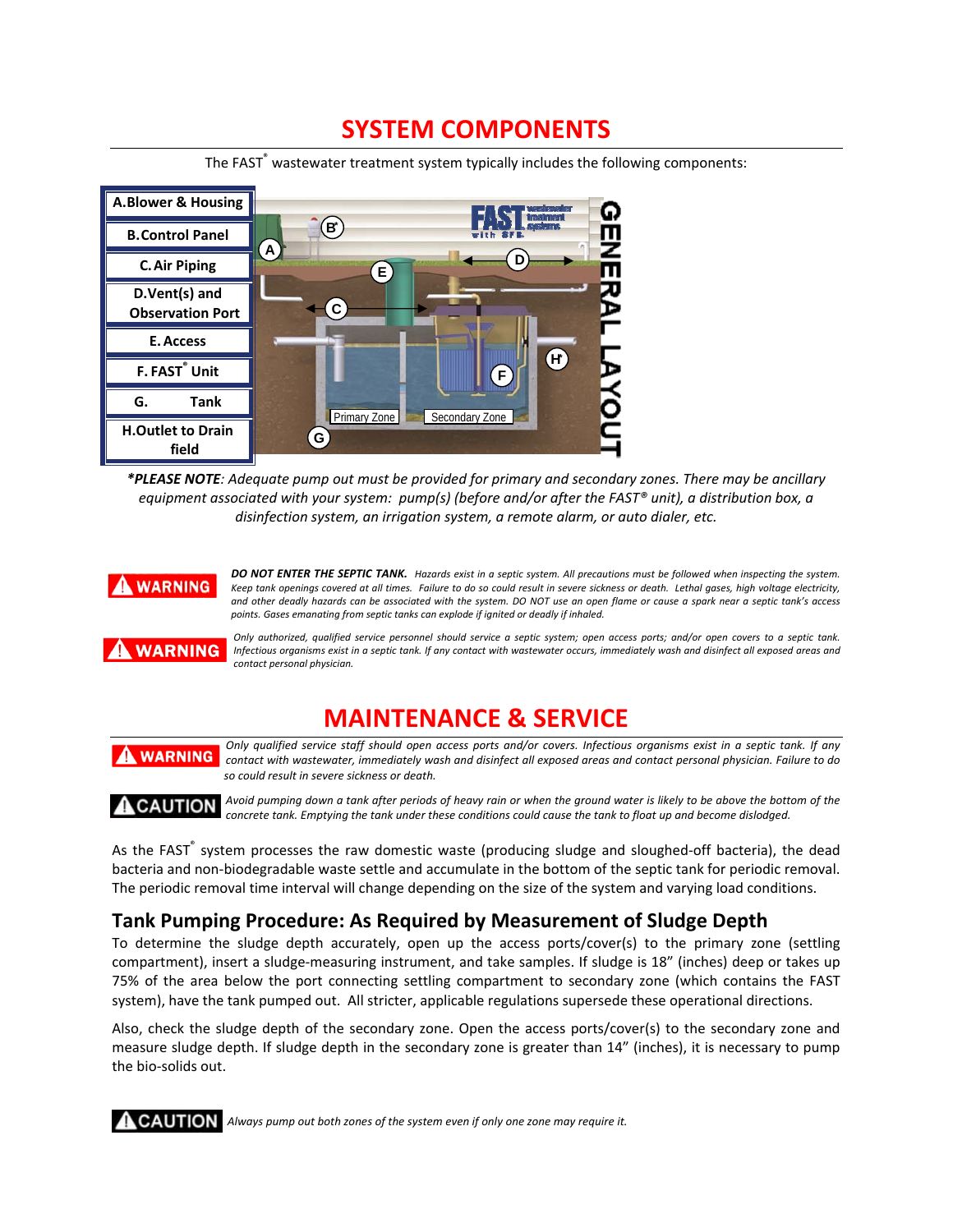#### *Continued ‐* **Tank Pumping Procedure: As Required by Measurement of Sludge Depth**

- 1. Open the access ports/cover(s) and insert the hose. Be sure to **pump out both settling and treatment chambers** of the system.
- 2. Once the unit has been pumped out, **immediately refill the tank with clean water** to reduce the risk of the tank floating and to minimize the impact on treatment. Close the access ports/cover(s) making sure it is watertight.
- 3. **Properly dispose of the solids** in compliance with local and state regulations.

**SEASONAL/INTERMITTENT USE PROPERTIES** FAST® wastewater treatment system will function normally during short periods of inactivity, even if there is no wastewater flowing to the system. The power to the system should be left on during this time. Typical examples of extended periods of intermittent use and suggested operational procedures:

- **Summer use property** (shut down all winter) ‐ blower should be turned off at end of summer and restarted upon return.
- **Weekend property** (used at least once every three weekends) ‐ maintain normal operation or utilize FAST's SFR<sup>®</sup> blower timer feature on control panel. Consult your service provider and local regulations prior to any system changes.

**Check with local regulations before attempting**: If property is seldom used and blower is shut down completely for an extended period of time (i.e. summer use only), we suggest to arrange through your local service provider restarting the blower a week or two prior to returning to the property.

### **WARNING**

Only authorized service personnel should service a septic system and its components. Deadly hazards such as lethal *gases and high voltage electricity are associated with the system.* 

## **CAUTION**

*Introducing harmful or damaging substances into the FAST system may void the warranty.*

## **LIMITED WARRANTY**

Bio-Microbics, Inc. warrants every new residential FAST® system against defects in materials and workmanship for a period of two years after installation or three years from date of shipment, subject to the following terms and conditions, (Commercial FAST system for a period of one year after installation or eighteen months from date of shipment, whichever occurs first, subject to the following terms and conditions):

During the warranty period, if any part is defective or fails to perform as specified when operating at design conditions, and if the equipment has been installed and is being operated and maintained in accordance with the written instructions provided by Bio-Microbics, Inc., Bio-Microbics, Inc. will repair or replace at its discretion such defective parts free of charge. Defective parts must be returned by owner to Bio-Microbics, Inc.'s factory postage paid, if so requested. The cost of labor and all other expenses resulting from replacement of the defective parts and from installation of parts furnished under this warranty and regular maintenance items such as filters or bulbs shall be borne by the owner. This warranty does not cover general system misuse, aerator components which have been damaged by flooding or any components that have been disassembled by unauthorized persons, improperly installed or damaged due to altered or improper wiring or overload protection. This warranty applies only to the treatment plant and does not include any of the structure wiring, plumbing, drainage, septic tank or disposal system. Bio‐Microbics, Inc. reserves the right to revise, change or modify the construction and/or design of the FAST system, or any component part or parts thereof, without incurring any obligation to make such changes or modifications in present equipment. Bio‐Microbics, Inc. is not responsible for consequential or incidental damages of any nature resulting from such things as, but not limited to, defect in design, material, or workmanship, or delays in delivery, replacements or repairs.

THIS WARRANTY IS IN LIEU OF ALL OTHER WARRANTIES EXPRESS OR IMPLIED. BIO‐MICROBICS SPECIFICALLY DISCLAIMS ANY IMPLIED WARRANTY OF MERCHANTABILITY OR FITNESS FOR A PARTICULAR PURPOSE. NO REPRESENTATIVE OR PERSON IS AUTHORIZED TO GIVE ANY OTHER WARRANTY OR TO ASSUME FOR BIO‐MICROBICS, INC., ANY OTHER LIABILITY IN CONNECTION WITH THE SALE OF ITS PRODUCTS.

## **Contact your local distributor for parts and service.**

EXTENDED SERVICE AFTER THE FIRST TWO YEARS

An Extended Service Policy is available and may be purchased through your local Bio‐Microbics distributor. The extended service policy should provide the same service checks as the initial NSF service policy, sludge accumulation levels in the septic and FAST tanks, and perform any additional service required by local regulation. Extended service on NSF certified systems should be performed twice per year.